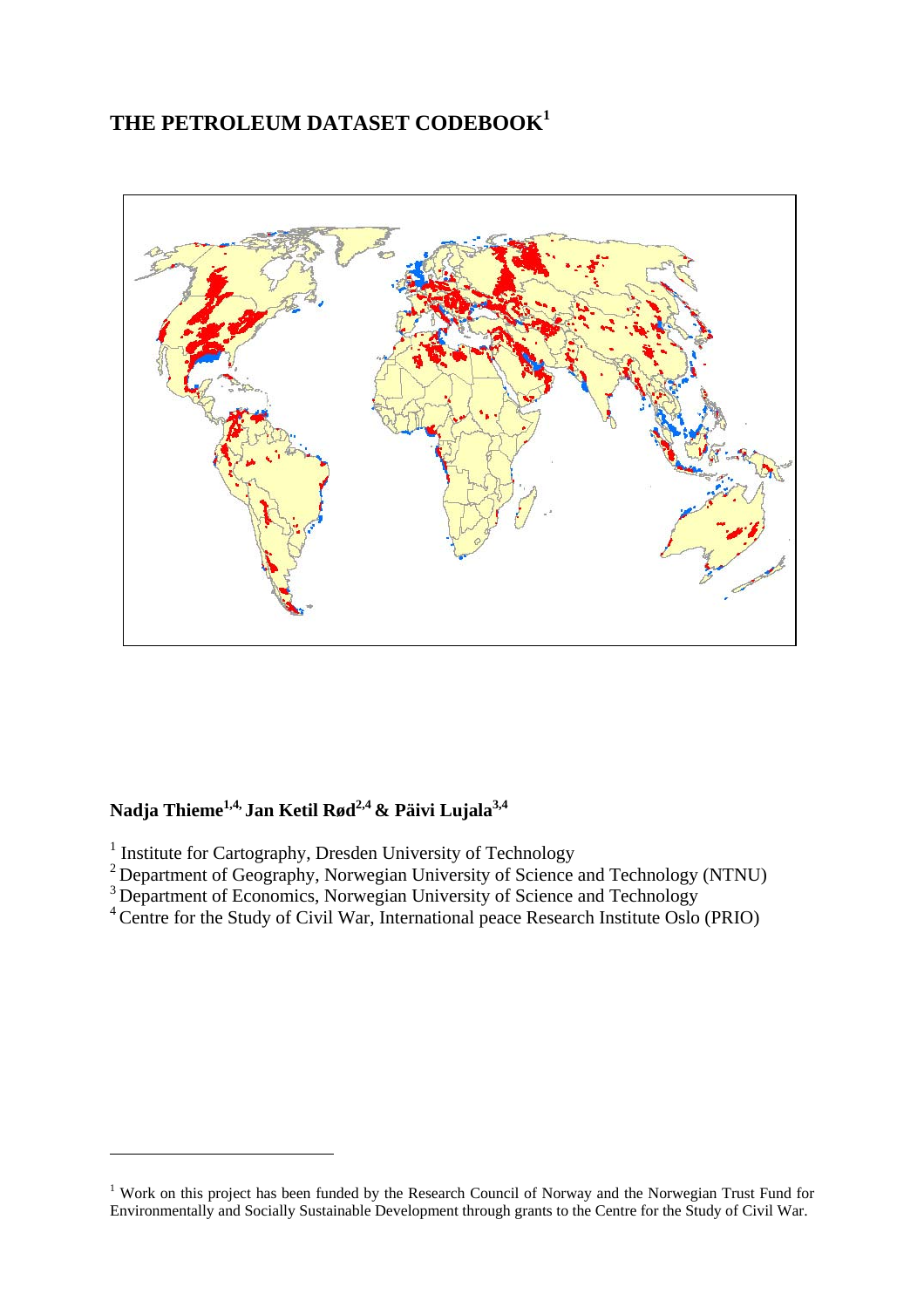## TABLE OF CONTENTS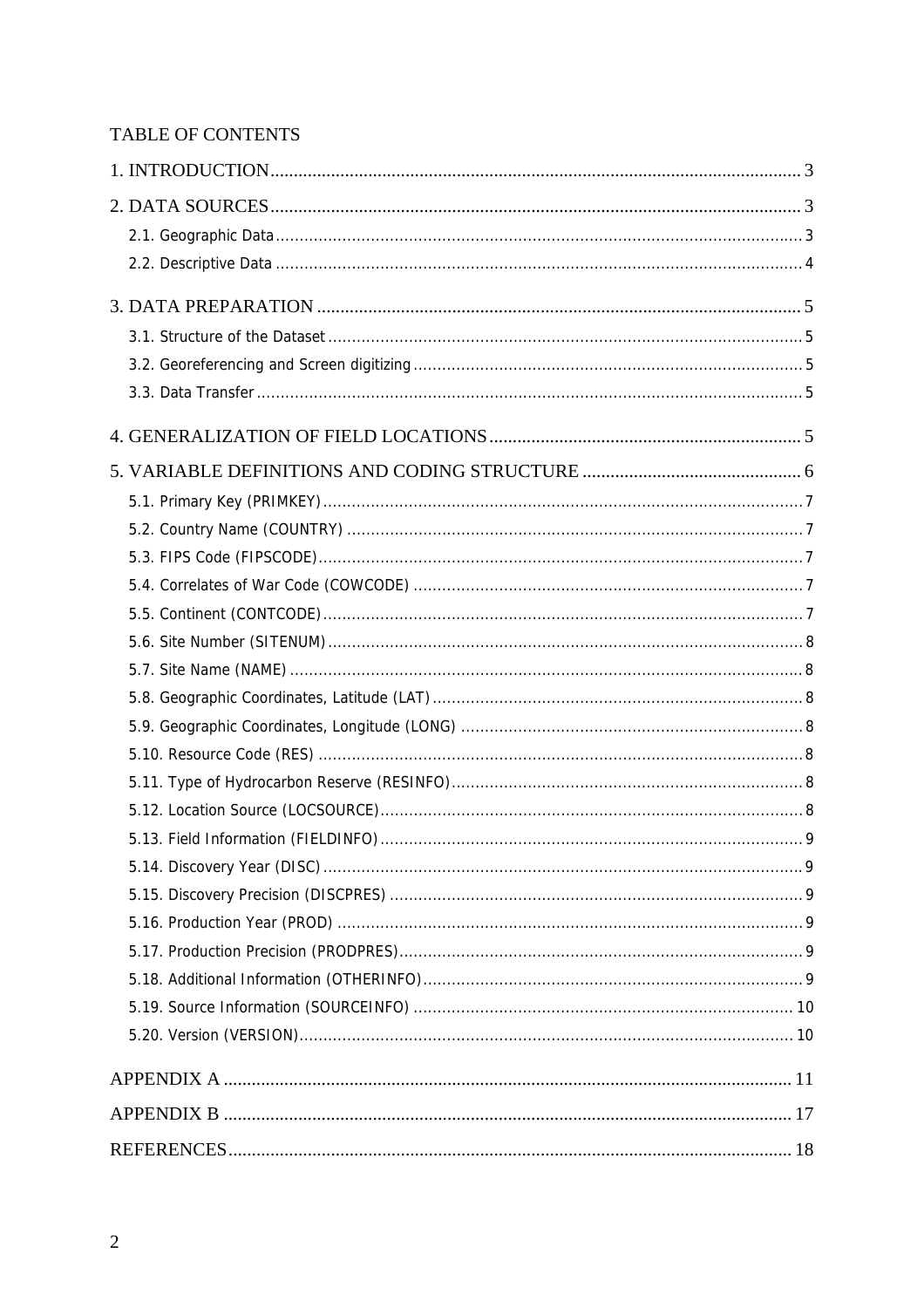#### **1. INTRODUCTION<sup>2</sup>**

The petroleum dataset (PETRODATA) is a dataset of oil and gas fields throughout the world. It includes information about the geographic location of hydrocarbon reserves and is specifically designed for display, manipulation and analysis in geographic information systems (GIS). The attribute table can also be viewed separately, for example, in Microsoft Excel. PETRODATA was compiled for the purpose of investigating the relationship between armed civil conflict and natural resources, but it can also be used to study other consequences of natural resource endowment. While the codebook was written specifically for PETRODATA, the basic structure and coding of the dataset follows a similar dataset on diamond occurrences, DIADATA (Gilmore et al, 2005).

Petroleum (from Greek *πετρα* (petra), stone and Latin *oleum*) is a naturally occurring liquid found in formations in the Earth, both onshore and offshore. Consequently, PETRODATA consists of two equally structured datasets: one for onshore and one for offshore petroleum fields. A petroleum field is broadly defined as the region around any site with hydrocarbon discovery or production activity. The molecular structure of hydrocarbon compounds (consisting of hydron and carbon) varies greatly. The approximate length range for crude oil is from  $C_5H_{12}$  to  $C_{18}H_{38}$  Any shorter hydrocarbon chain is considered natural gas, while longer hydrocarbon chains are more solid, coal having the longest chains. In PETRODATA, we have excluded solid forms of hydrocarbons and included only natural gas and crude oil. In total, PETRODATA consists of 884 records for onshore and 378 records for offshore occurrences in 114 countries (see Appendix B). PETRODATA covers the period 1946–2003.

Armed conflicts occur both in space and in time, and as a result, an explicit time component was required for the dataset. Therefore, PETRODATA includes the year for the first discovery in the region as well as the year production took place for the first time. Other descriptive information is also appended in the attribute tables.

Additionally, a country profile was created in Microsoft Word for every country represented in the dataset. The country profile contains an overview with facts about the country's discovery and production history, estimates on oil and gas output and reserves, and the geographic distribution of the regions with important oil and gas potential. Country profiles are available in a separate file.

The accompanying article *Fighting over Oil: Introducing a New Dataset* (Lujala et al, 2007) provides a more general overview of PETRODATA. It also discusses dataset's shortcomings and limitations.

### **2. DATA SOURCES**

#### **2.1. Geographic Data**

Although the final version of PETRODATA represents petroleum fields as polygons (see Section 4.), point data was used in the initial spatial data collection. The main sources include:

<sup>&</sup>lt;sup>2</sup> This dataset is part of a larger data collection project conducted at the Center for the Study of Civil War (CSCW), Working Group 3 (Environmental Aspects of Civil War) of the International Peace Research Institute, Oslo (PRIO) and the Norwegian University of Science and Technology (NTNU). The objective of the project is to collect spatial information on environmental features relevant to armed conflict research.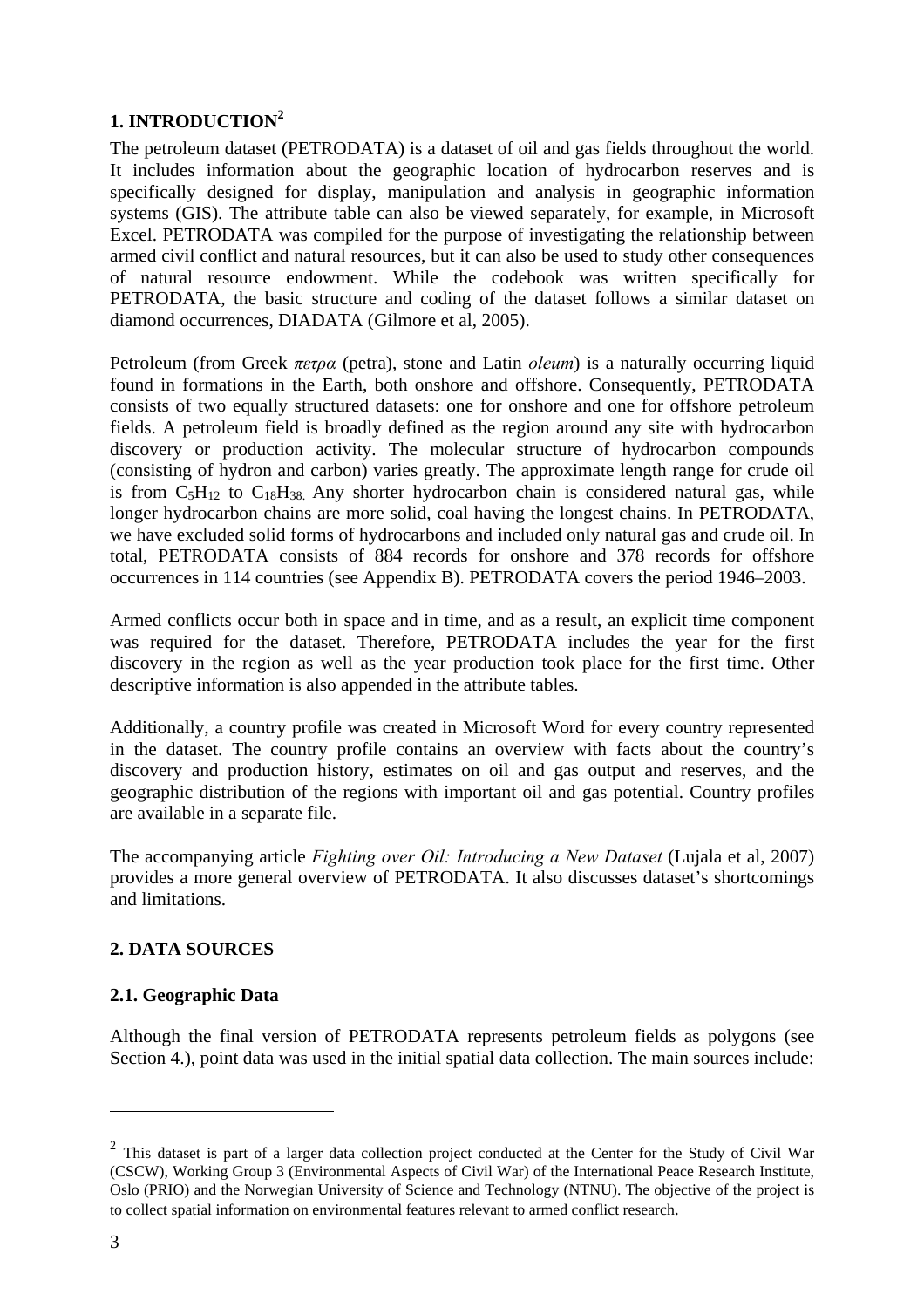- 1. World Petroleum Assessment by U.S. Geological Survey (USGS, 2000).
- 2. Digital database on Giant Fields of the World by Earth Sciences and Resources Institute at the University of South Carolina (ESRI-USC, 1996).
- 3. World Energy Atlas by Petroleum Economist (Petroleum Economist, 2003).
- 4. Internet

The data provided by USGS is stored as scanned maps in Adobe Acrobat's pdf format and/or shapefiles. The shapefiles from USGS include petroleum fields located in Africa, Asia-Pacific, Europe including Turkey and parts of South Asia and Iran. The pdf maps from USGS cover oil and gas fields located in South America, the Middle East and parts of South Asia.

The Earth Sciences and Resources Institute supplied data in Excel file form for Algeria, Angola, Canada, Cuba, Gabon, Iran, Kazakhstan, Libya, Mexico, Russia, Tajikistan, Tunisia, Turkmenistan, Ukraine, and the United States of America. The data includes geographic coordinates for major oil and gas fields in these countries. It also provides the first discovery year for the fields in question. The information by the Institute was used as additional data due to its incompleteness (only giant fields are included).

World Energy Atlas consists of maps of all countries with hydrocarbon potential and production activity. Fields for Canada, Cuba, Guatemala, Mexico and the United States were gathered from these maps. In addition, the atlas includes names for most major and several minor oil and gas fields. This information was used to collect descriptive data for regions with hydrocarbon fields.

Internet was used to gather additional data on field locations and to confirm locations provided by the other sources.

#### **2.2. Descriptive Data**

Books by Kulke (1994, 1995) represent a major source for descriptive information in PETRODATA. They contain articles from different authors about the geological settings and hydrocarbon potential for most countries in the world. The articles include information about exploration and production history, maps, tables and figures.

A major source for information about hydrocarbon discoveries was provided by an article in *Oil & Gas Journal* (Anonymous, 2001). It provides a list of many hydrocarbon fields which were under production in 2001. It lists field names and the discovery year of the each field. The table separates between onshore and offshore fields.

Digital sources from the Internet were an important source for descriptive information for the attribute tables and country profiles. Country and company websites, online news services and other publications were used to gather information about the discovery year, production status, and the content of the hydrocarbon reserves. Three web sources were central in writing the country profiles. The website of the Energy Information Administration (www.eia.doe.gov) provides Country Analysis Briefs for several countries with significant petroleum potential including a general background and detailed paragraphs of many countries' oil and gas industry. The World Factbook from CIA (www.cia.gov/cia/publications/factbook) includes information about oil and gas production and reserves in 2001. The World Energy Council (www.worldenergy.org/wec-geis) provides data on hydrocarbon production and reserves in general and for some fields it contains also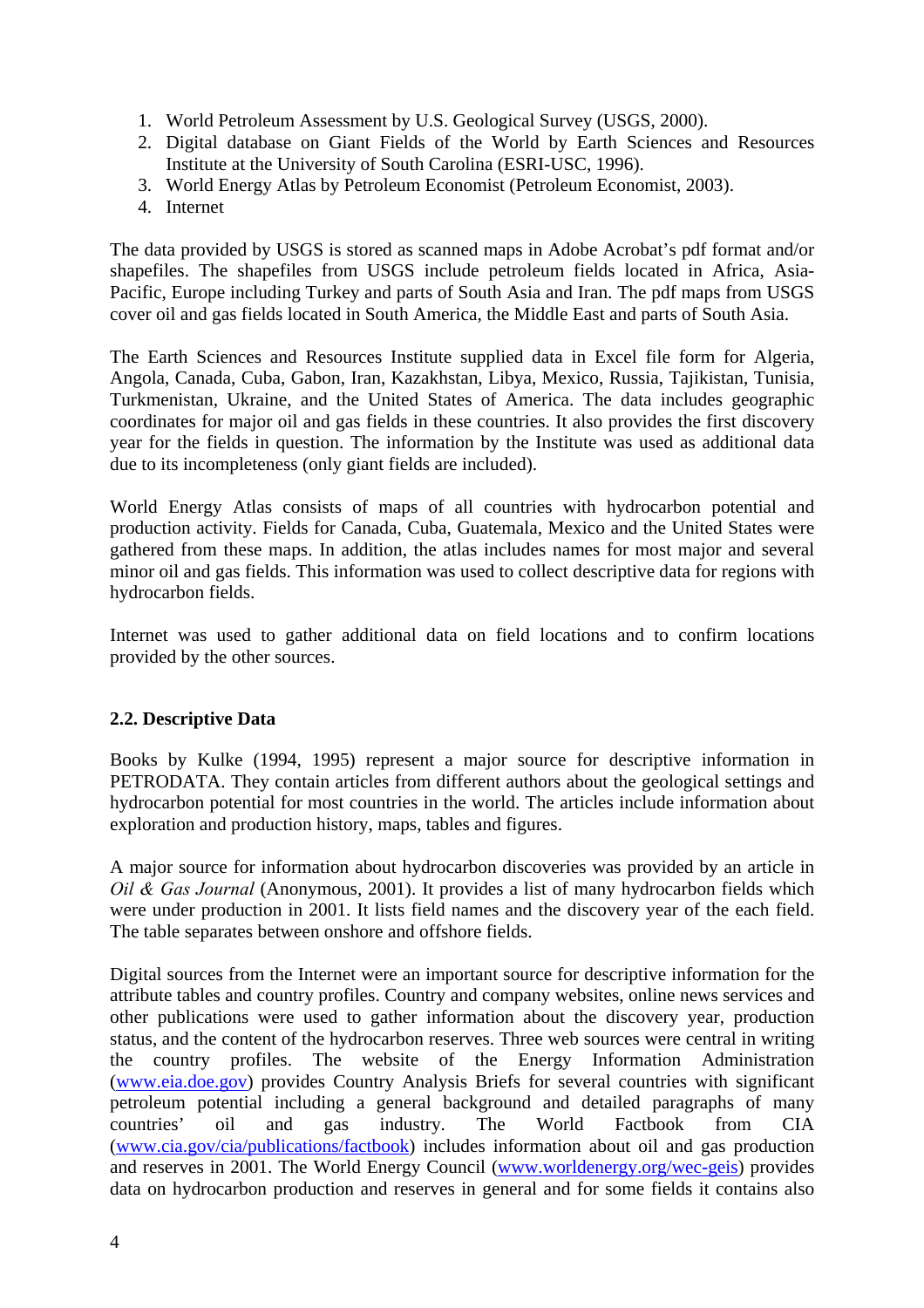additional data. It also describes geographic distribution of the hydrocarbon occurrences for many countries with significant production.

#### **3. DATA PREPARATION**

#### **3.1. Structure of the Dataset**

PETRODATA is stored in ESRI's shapefile format<sup>3</sup> which is a common way of representing vector data. The shapefile format consists of both a spatial part (the digital map) and a descriptive part (the attribute table). The shapefile format is easily converted into other GIS formats and can be opened in many mainstream spreadsheet software such as in Microsoft Excel. Therefore, PETRODATA should be widely available to different sorts of users with various kinds of software.

#### **3.2. Georeferencing and Screen digitizing**

Several of the sources for field locations were not provided in GIS readable format (e.g. shapefiles). Therefore, we had to use GIS operations on vector data capture and data transfer to include these fields in the dataset. The maps from the U.S. Geological Survey (USGS, 2000) which were in Adobe Acrobat's pdf format and the paper maps from Petroleum Economist were converted and scanned, respectively, and saved as JPEG raster format. The JPEG format is GIS readable, but with inconsistent coordinate system. To have a consistent dataset, we imported the raster maps into ArcGIS where we georeferenced them to an equal area projection. Georeferenced raster maps make it possible to extract information in vector format in a desired coordinate system. From these georeferenced raster maps we extracted point information about petroleum locations using screen digitizing.

#### **3.3. Data Transfer**

The Earth Sciences and Resources Institute of the University of South Carolina (ESRI-USC, 1996) provided data on petroleum location stored in Excel files. Location was provided by geographical coordinates (latitude and longitude). Consequently, these data files were easily transferred into shapefiles and projected to the same equal area projection.

#### **4. GENERALIZATION OF FIELD LOCATIONS**

A global dataset on oil and gas location represented as points would result in such a detailed dataset that would have made most information queries inadequate. In addition, collecting descriptive data for such a number of individual fields would be time prohibitive. Moreover, none of the conflict datasets with location information operates at such a level of accuracy and field level data would be overly detailed and unpractical.We therefore generalized the point dataset by grouping proximate point locations and represented the clusters as polygons. The grouping was realized by applying a buffer from every point location. We specified a uniform buffer distance of 30 000 projected meters (30 km). Overlapping buffer polygons were then merged and clipped towards country borders. In addition, polygons covering two or more geological basins as defined by the U.S. Geological Survey (USGS, 2000) were divided by the basin border. This reduced considerable the number of observation in the dataset. For

<sup>&</sup>lt;sup>3</sup> For more information: www.esri.com/library/whitepapers/pdfs/shapefile.pdf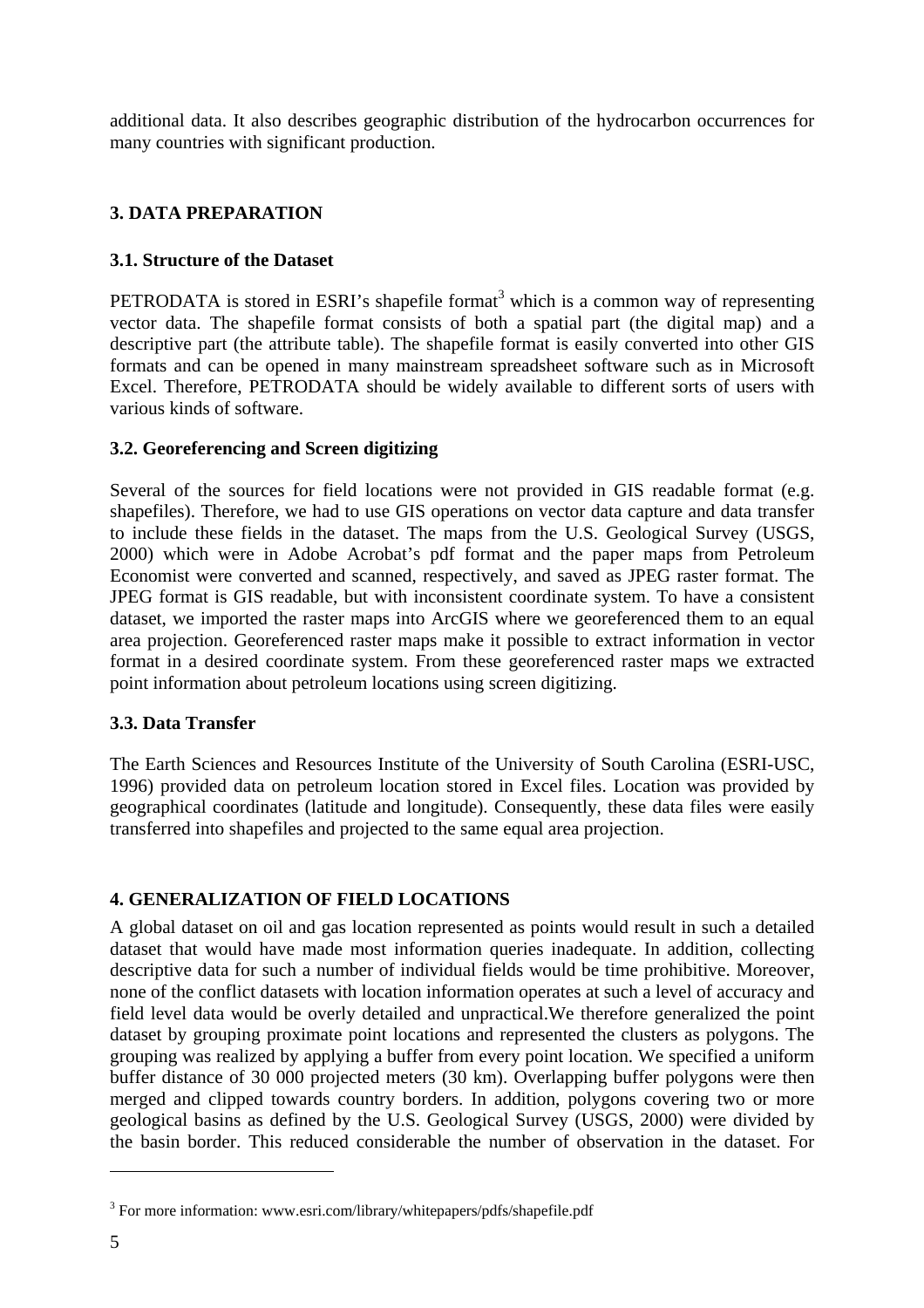example, for Egypt the number of fields—represented as 249 points—was reduced to 13 polygons. A polygon may include one or several fields, and the size of the polygon is not related to the number of fields inside it; the size is determined by the distribution of the fields.

An ArcGIS script<sup>4</sup> was run to create the geographic coordinates of each polygon's centroid (the gravity center point of the polygon). The centroids are stored as latitude and longitude coordinates in the attribute table. On the map, the hydrocarbon fields are represented as polygons.

The generalization was done separately for onshore and offshore occurrence. For the offshore polygons this process was cumbersome as offshore country boundaries tend to be fuzzy. The following sources were used to create boundaries in order to assign countries to offshore polygons: OPL (1991), Kulke (1994, 1995), North Sea Digital Atlas (2004), and USGS (2004).

#### No Variable Label Description Format 1 PRIMKEY Primary key The unique identifier for all polygons String 2 COUNTRY Country of location The name of the country where the polygon is located String 3 FIPSCODE FIPS code for location FIPS abbreviation for country location  $\vert$  String 4 COWCODE COW numbers of location COW country number Integer 5 CONTCODE Continent of location Continent for the country location Integer 6 SITENUM Number of location The unique identifier for each polygon by country Integer 7 NAME Name of location The name of the region or basin String<br>8 LAT Latitude of location First component of the geographic Doubl 8 LAT Latitude of location First component of the geographic coordinates in decimal decrees Double 9 LONG Longitude of location Second component of the geographic coordinates in decimal decrees Double 10 RES Natural resource code Natural resource of interest; PET for Petroleum String 11 RESINFO Reserve type Information on type of hydrocarbons present in the polygon String 12 LOCSOURCE Source of geographic location information Reference for the location information String 13 FIELDINFO Field information Production status String 14 DISC Discovery year Year when the first field in the polygon was discovered Integer 15 DISCPRES Discovery year precision Precision coding for the discovery year  $\parallel$  Integer 16 PROD Production year Year when the first field in the polygon was in production Integer 17 PRODPRES Production year precision Precision coding for the production year String 18 OTHERINFO General information Additional information for the polygon String

#### **5. VARIABLE DEFINITIONS AND CODING STRUCTURE**

Table 1. Definition of variables

<sup>4</sup> http://support.esri.com/index.cfm?fa=knowledgebase.techarticles.articleShow&d=21473.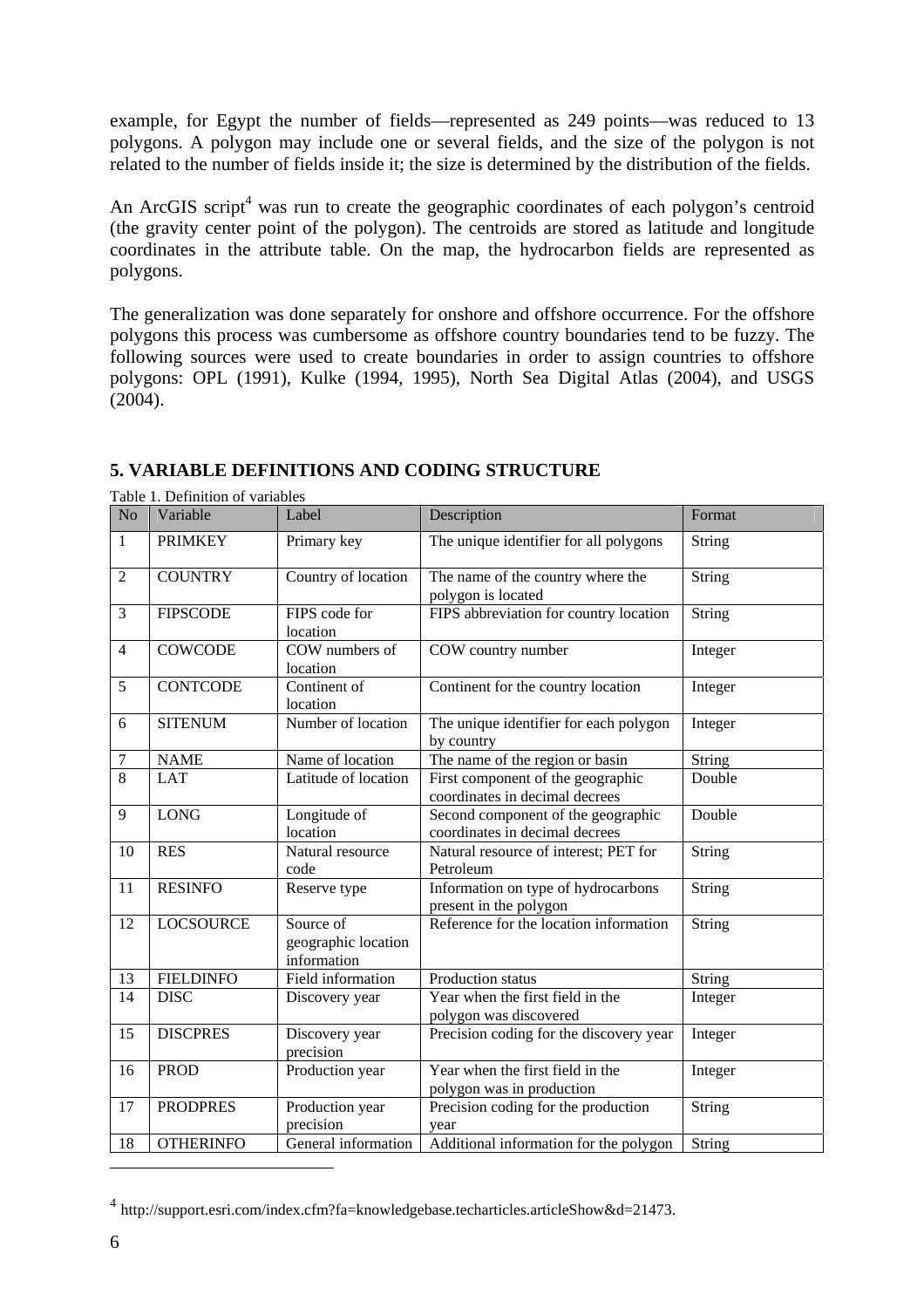| 10 | <b>CEINFO</b><br><b>OURC</b> | Reference(s)  | A11<br>references used for the polygon  | String |
|----|------------------------------|---------------|-----------------------------------------|--------|
| 20 | FRSION                       | ersion number | The c<br>current version of the dataset | Float  |

#### **5.1. Primary Key (PRIMKEY)**

Each observation has a unique primary key. It is built by three components from each entry. For onshore polygons it is assembled by the country code (FIPS), the number of the polygon (SITENUM) and the resource code (RES). For example, the primary key VE001PET stands for the first observation of petroleum occurrence in Venezuela.

For offshore polygons the primary key consist of prefix OF (for offshore), a running number and the resource code.

#### **5.2. Country Name (COUNTRY)**

The assigned country is the country in which the petroleum field exists at the present time. See Appendix A for a list of the potential countries that could have been included in PETRODATA. The dataset uses the international boundaries as they were in 2000. Country's name, geographical extent or status may change over time. This may require manipulation of the dataset if the user's data structure has an explicit time component.

#### **5.3. FIPS Code (FIPSCODE)**

FIPS (Federal Information Processing Standards) code is a two character long string variable commonly used in datasets from ESRI. Appendix A lists the codes for each country.

#### **5.4. Correlates of War Code (COWCODE)**

For compatibility with the Uppsala/PRIO Armed Conflict Dataset, the countries are also coded with their Correlates of War (COW) number. The COW codes used in PETRODATA build on the Gleditsch & Ward (1999) modification of the nation codes used by the Correlates of War (COW) project<sup>5</sup>. For countries with non-existing COW number, -9999 was recorded. Appendix A lists the codes for each country.

#### **5.5. Continent (CONTCODE)**

Each country is assigned to a continent by the following definition used by the PRIO/Uppsala Armed Conflict Dataset<sup>6</sup>:

- 1. Europe: Geographic definition, including the states in the Caucasus, COW numbers [200,395]
- 2. Middle East (Egypt, Iran, Iraq, Israel, Jordan, Kuwait, Lebanon, Syria, Turkey, and the states of the Arabian Peninsula), COW numbers [630,698]
- 3. Asia: Geographic definition, including Oceania, Australia, and New Zealand, and excluding states in the Middle East, COW numbers [700,990]
- 4. Africa: Geographic definition, excluding states in the Middle East (see above), COW numbers [400,625]

<u>.</u>

 $5 \frac{\text{www.correlatesofwar.org}}{\text{www.prio.no/cscw/armedconflict}}$ .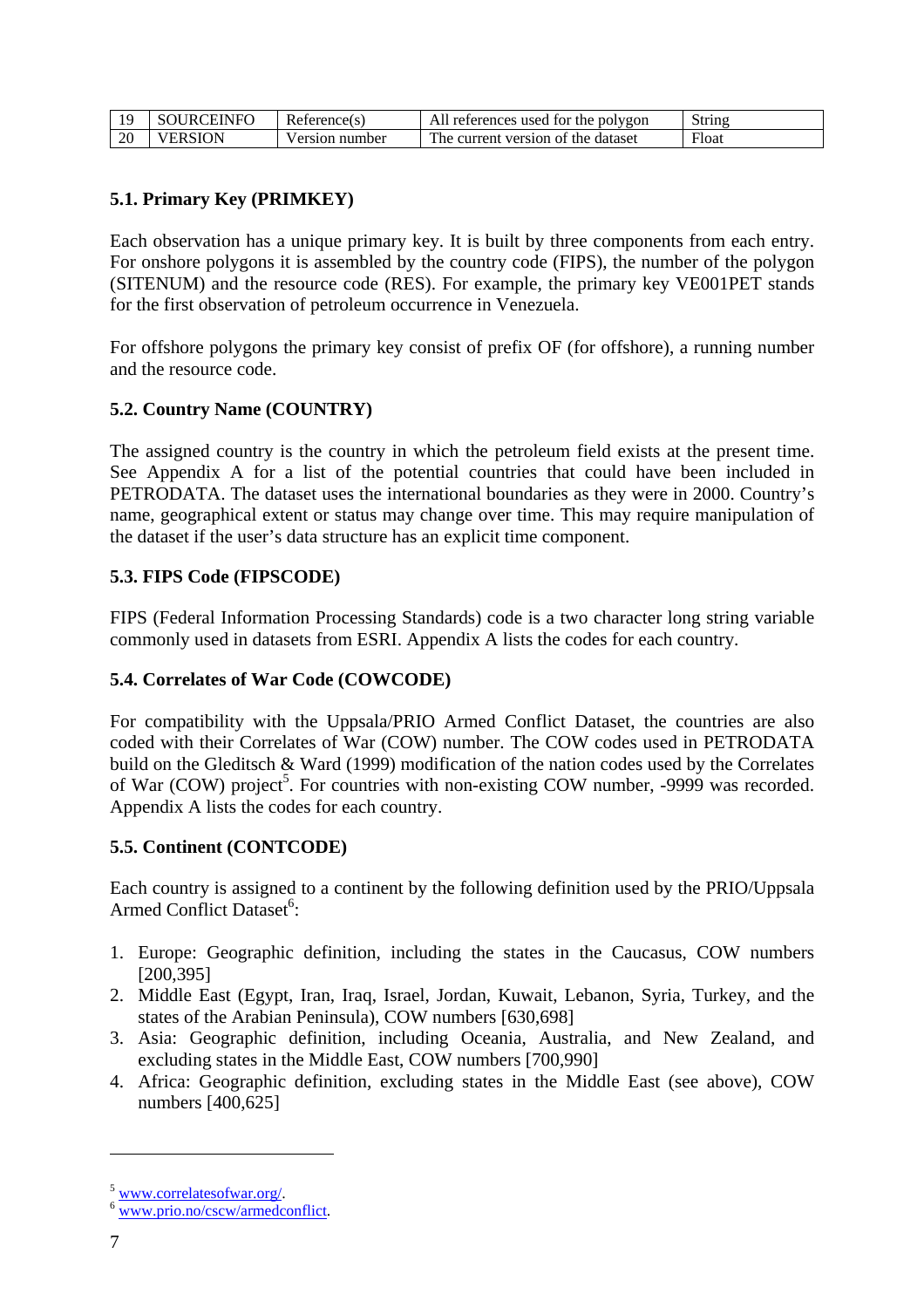5. Americas: Geographic definition, including states in the Caribbean, COW numbers [2,165]

All countries not covered by these definitions were assigned continent codes based on the regions listed in *The World Factbook* by CIA (www.cia.gov/cia/publications/factbook). See Appendix A for a listing.

#### **5.6. Site Number (SITENUM)**

The site number (SITENUM) is assigned to each polygon and represents one of the identifiers in the primary key. For both onshore and offshore polygons we have tried to allocate the SITENUM from North to South and from West to East so that the lowest SITENUM is in the country's upper left 'corner'.

#### **5.7. Site Name (NAME)**

The site name is identifying name for the polygon. It is the name of the geological province provided by the U.S. Geological Survey (USGS, 2000).

#### **5.8. Geographic Coordinates, Latitude (LAT)**

Geographic coordinates give the location of the centroid of the polygon representing the petroleum field(s).<sup>7</sup> Latitudes are measured with decimal degrees on a  $90^{\circ}$  scale with negative values for southern latitudes and positive values for northern latitudes. The coordinates are expressed with two decimal points.

#### **5.9. Geographic Coordinates, Longitude (LONG)**

Longitudes are measured with decimal degrees on a 180 scale with negative values for western longitudes (west of the Greenwich prime meridian) and positive values for eastern longitudes. The coordinates are expressed with two decimal points.

#### **5.10. Resource Code (RES)**

PET for PETroleum was assigned to each observation.

#### **5.11. Type of Hydrocarbon Reserve (RESINFO)**

Information about the type of hydrocarbon reserve is coded in this field. Polygons with mainly crude oil are coded 'oil', those with mainly natural gas 'gas' and those with both 'oil and gas'.

#### **5.12. Location Source (LOCSOURCE)**

LOCSOURCE lists the references used to compile information for the variables no. 2 to 9. Full references are listed in a separate Microsoft Word file.

<sup>&</sup>lt;sup>7</sup> We assigned the geographic coordinates of each polygon's centroids by running a script. This functionality is embedded in the current ArcGIS version, but for the version we used at the time, we needed a script which we found at: http://support.esri.com/index.cfm?fa=knowledgebase.techarticles.articleShow&d=21473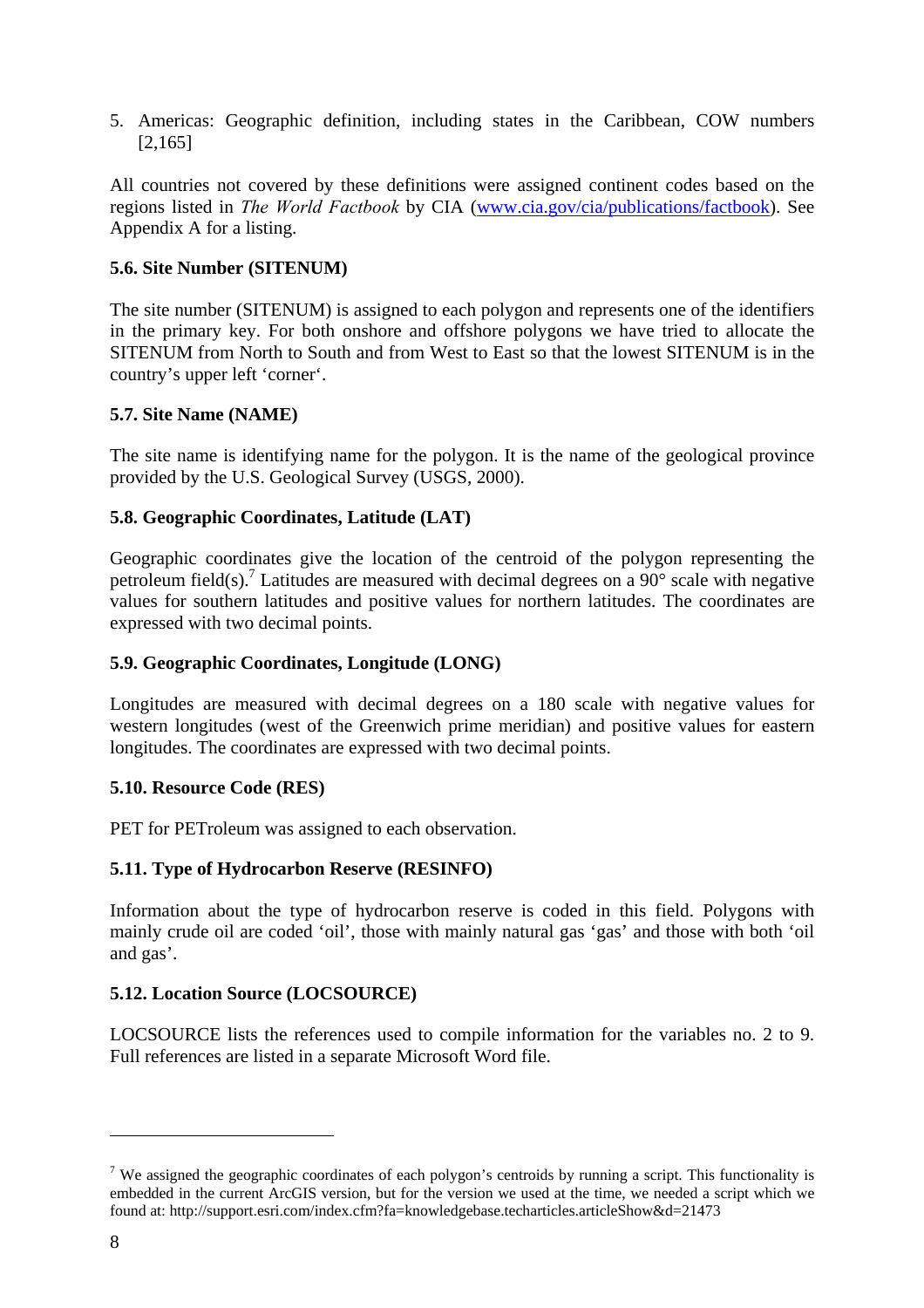#### **5.13. Field Information (FIELDINFO)**

For each observation the production status was entered as follows:

- 1 Known production: oil or/and gas produced by one or several fields in the polygon
- 2 No known production: none of the fields inside the polygon has produced hydrocarbons but hydrocarbon discovery is confirmed
- 3 Production status unknown
- 4 Under exploration: no formal discovery

#### **5.14. Discovery Year (DISC)**

For each observation the year of the first discovery in the polygon is recorded. For discoveries prior to 1946, 1945 is entered. Observations with missing values are assigned value –9999.

#### **5.15. Discovery Precision (DISCPRES)**

The precision of discovery year varies due to incomplete information and inconsistent sources. In addition, for several polygons this information is missing. The following list distinguishes between these cases:

- 1 Year is precisely coded
- 2 Conflicting information in different sources: the year is assigned based on subjective judgement
- 3 Year is unknown: corresponds to –9999 in DISC (see Section 5.14)

#### **5.16. Production Year (PROD)**

For each polygon with at least one producing field, the first production year is recorded. For polygons with production start before 1946, 1945 is entered. Polygons with confirmed discovery but no production correspond to a blank entry. Value –9999 is coded for observation with missing values.

#### **5.17. Production Precision (PRODPRES)**

The precision of discovery year varies due to incomplete information and inconsistent sources and for several polygons this information is missing. The following list distinguishes between these cases:

- 1 Year is precisely coded
- 2 Conflicting information in different sources: the year is assigned based on subjective judgement
- 3 Year is unknown or no production occurred in polygon: corresponds to –9999 in PROD (see Section 5.14)
- 4 No production occurred in polygon: corresponds to –9999 in PROD

#### **5.18. Additional Information (OTHERINFO)**

This record gives additional information for the polygon.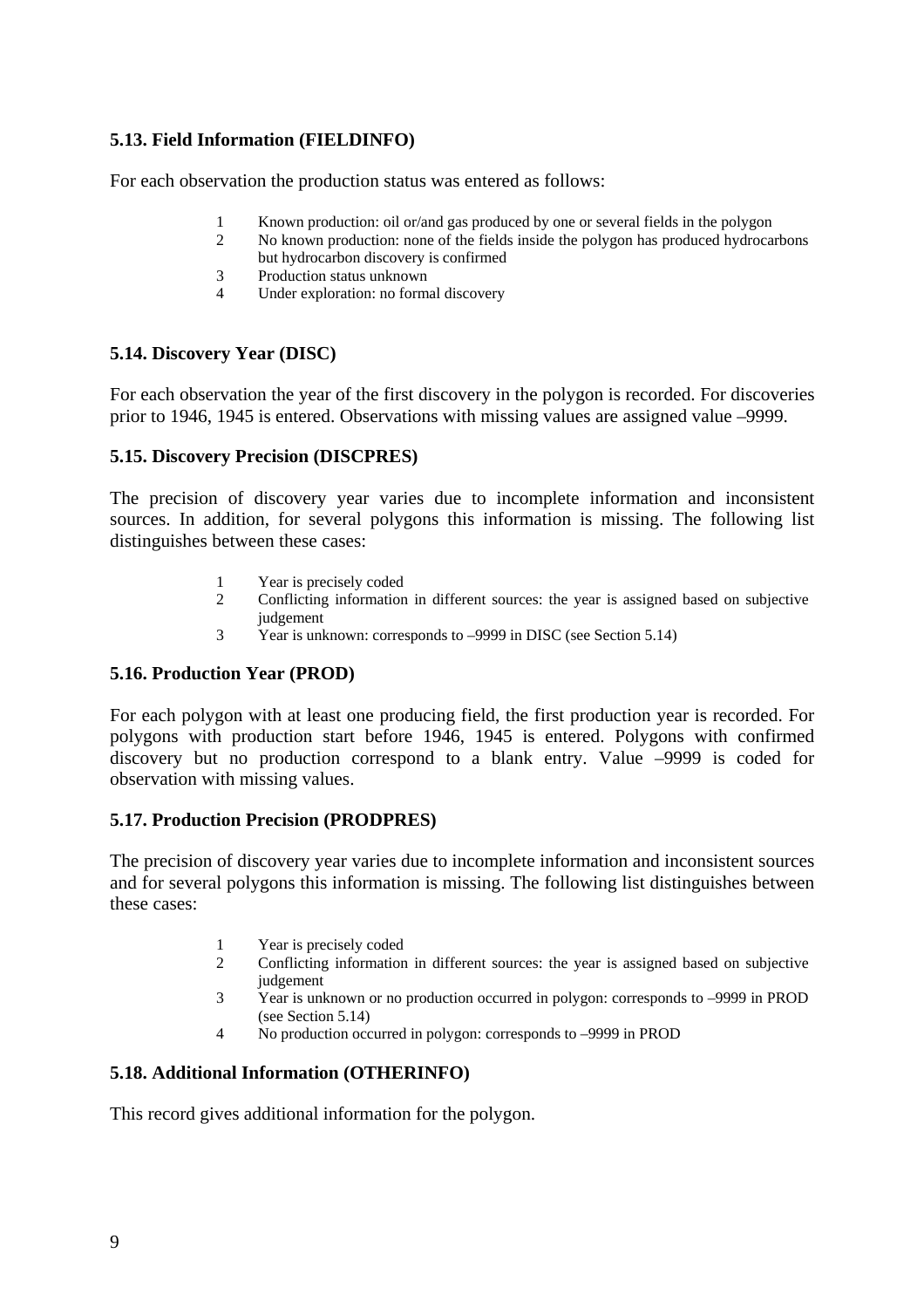#### **5.19. Source Information (SOURCEINFO)**

A complete listing of the sources for variables no. 11 to 18 is included in this field. The full references are given in a separate Reference List file.

#### **5.20. Version (VERSION)**

The current version of this dataset is 1.1. The version number consists of a major and minor indicator. A change in the minor indicator indicates that errors have been corrected or that some cosmetic changes have been done. Changes from version 1.0 to version 1.1 are described in a separate document. A change in the major indicator indicates that new data has been added.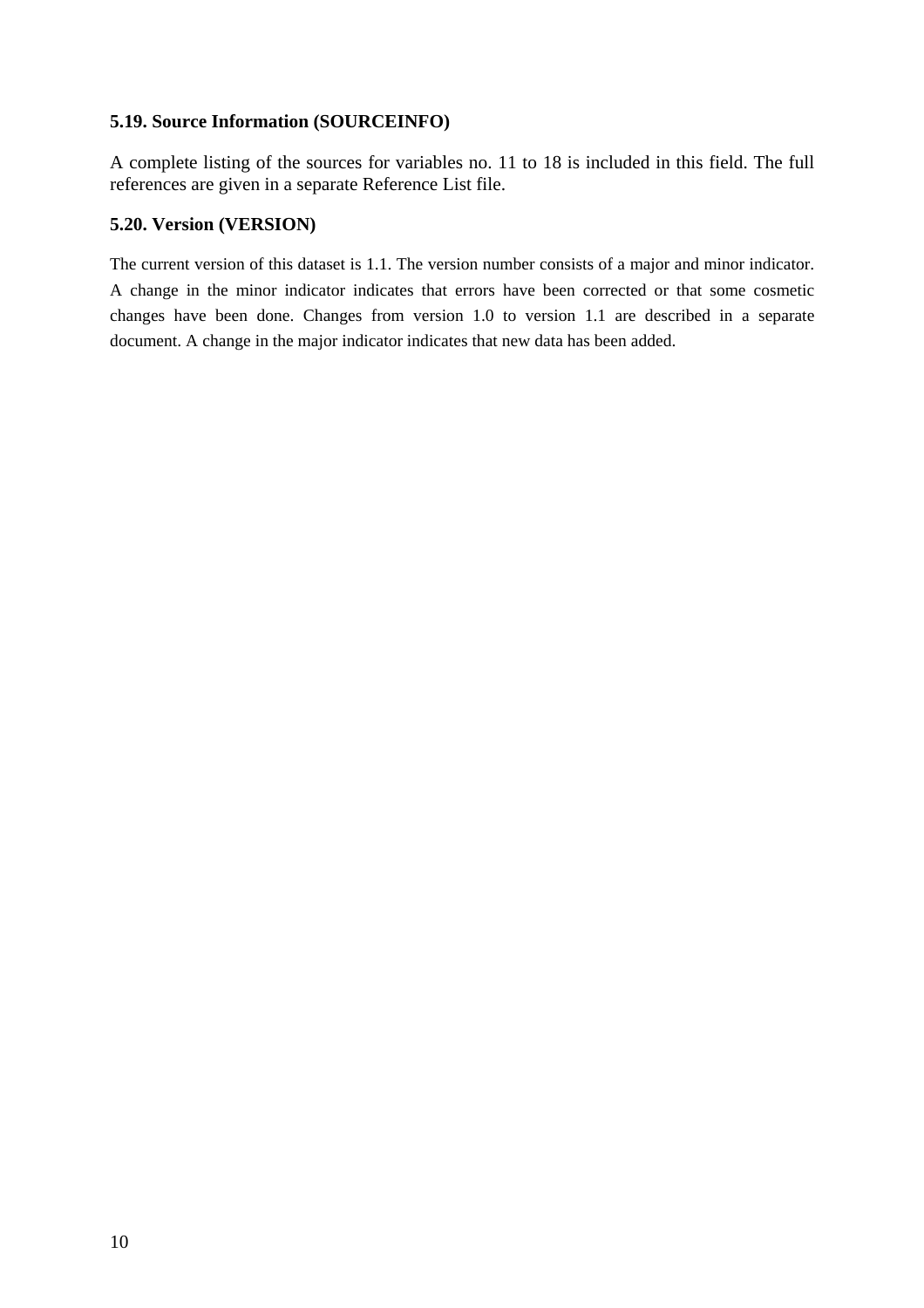**APPENDIX A: Country and corresponding COW, FIPS and Continent codes. Countries included in PETRODATA are highlighted.** 

| <b>COUNTRY</b>                  | <b>FIPS</b> | <b>COW</b>     | <b>CONTINENT</b> |
|---------------------------------|-------------|----------------|------------------|
| Afghanistan                     | AF          | 700            | 3                |
| Albania                         | AL          | 339            | 1                |
| Algeria                         | AG          | 615            | $\overline{4}$   |
| Andorra                         | AN          | 232            | $\mathbf{1}$     |
| Angola                          | AO          | 540            | $\overline{4}$   |
| Anguilla                        | AV          | $\overline{0}$ | 5                |
| Antigua and Barbuda             | <b>AC</b>   | 58             | 5                |
| Argentina                       | <b>AR</b>   | 160            | 5                |
| Armenia                         | AM          | 371            | $\mathbf{1}$     |
| Aruba                           | AA          | -9999          | 5                |
| Australia                       | <b>AS</b>   | 900            | 3                |
| Austria                         | AU          | 305            | $\mathbf{1}$     |
| Azerbaijan                      | AJ          | 373            | $\mathbf{1}$     |
| <b>Bahamas</b>                  | <b>BF</b>   | 31             | 5                |
| Bahrain                         | <b>BA</b>   | 692            | $\overline{2}$   |
| Bangladesh                      | <b>BG</b>   | 771            | 3                |
| <b>Barbados</b>                 | <b>BB</b>   | 53             | 5                |
| Belgium                         | <b>BE</b>   | 211            | $\mathbf{1}$     |
| <b>Belize</b>                   | <b>BH</b>   | 80             | 5                |
| Benin                           | <b>BN</b>   | 434            | $\overline{4}$   |
| Bermuda                         | <b>BD</b>   | $-9999$        | 5                |
| <b>Bhutan</b>                   | <b>BT</b>   | 760            | 3                |
| <b>Bolivia</b>                  | <b>BL</b>   | 145            | 5                |
| Bosnia and Herzegovina          | <b>BK</b>   | 346            | $\mathbf{1}$     |
| <b>Botswana</b>                 | <b>BC</b>   | 571            | $\overline{4}$   |
| <b>Brazil</b>                   | <b>BR</b>   | 140            | 5                |
| <b>British Virgin Islands</b>   | VI          | -9999          | 5                |
| <b>Brunei</b>                   | <b>BX</b>   | 835            | 3                |
| Bulgaria                        | <b>BU</b>   | 355            | 1                |
| <b>Burkina Faso</b>             | <b>UV</b>   | 439            | $\overline{4}$   |
| Burundi                         | <b>BY</b>   | 516            | $\overline{4}$   |
| <b>Byelarus</b>                 | <b>BO</b>   | 370            | $\mathbf{1}$     |
| Cambodia                        | CB          | 811            | 3                |
| Cameroon                        | <b>CM</b>   | 471            | $\overline{4}$   |
| Canada                          | CA          | 20             | 5                |
| Cape Verde                      | <b>CV</b>   | 402            | $\overline{4}$   |
| Cayman Islands                  | CJ          | -9999          | 5                |
| <b>Central African Republic</b> | <b>CT</b>   | 482            | $\overline{4}$   |
| Chad                            | CD          | 483            | $\overline{4}$   |
| Chile                           | <b>CI</b>   | 155            | 5                |
| China                           | <b>CH</b>   | 710            | 3                |
| Cocos (Keeling) Islands         | <b>CK</b>   | $-9999$        | 3                |
| Colombia                        | CO          | 100            | 5                |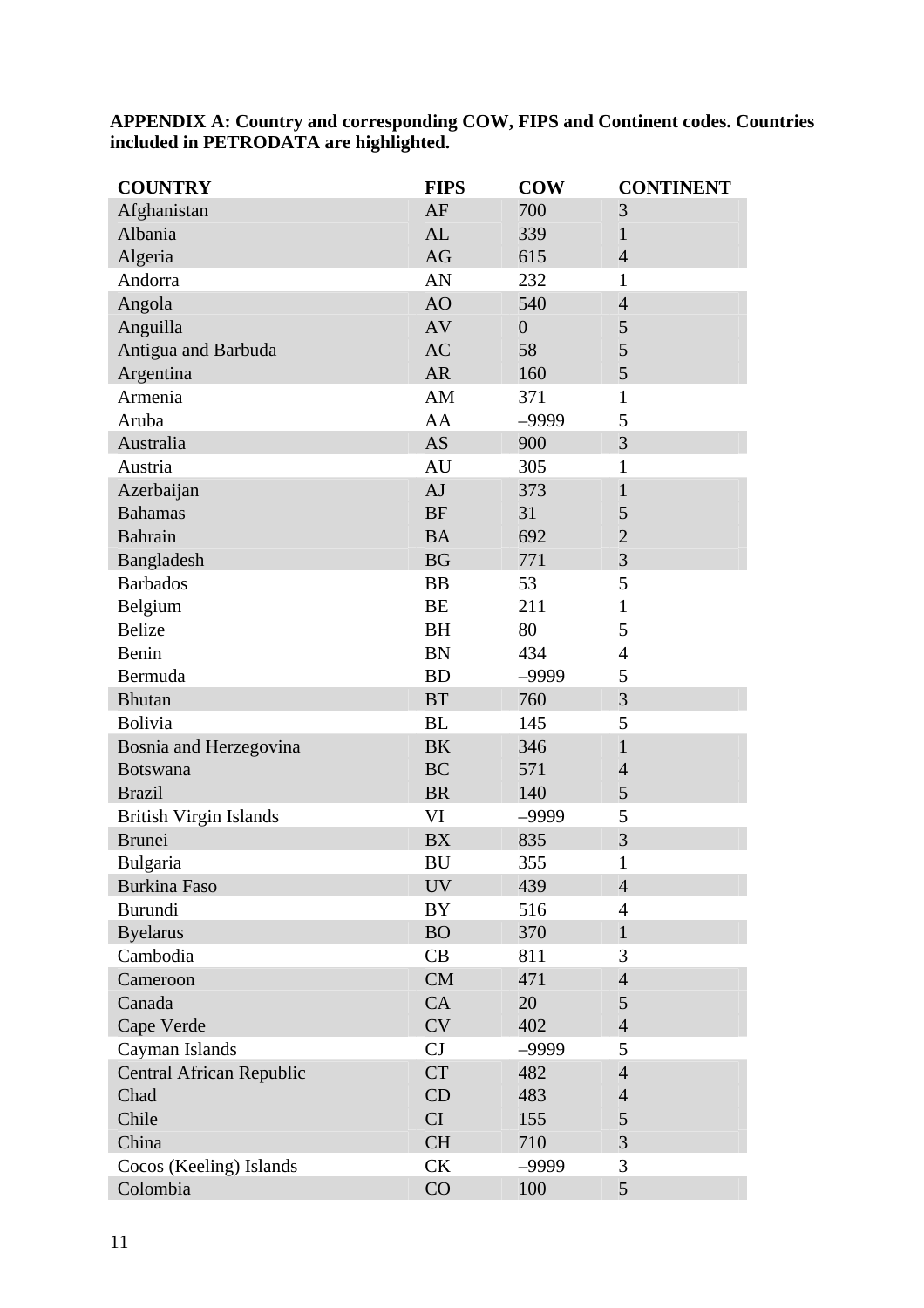| Comoros                               | <b>CN</b>      | 581     | 4              |
|---------------------------------------|----------------|---------|----------------|
| Congo                                 | <b>CF</b>      | 484     | $\overline{4}$ |
| Cook Islands                          | <b>CW</b>      | -9999   | 3              |
| Costa Rica                            | <b>CR</b>      | $-9999$ | 5              |
| Croatia                               | <b>HR</b>      | 344     | 1              |
| Cuba                                  | <b>CU</b>      | 40      | 5              |
| Cyprus                                | <b>CY</b>      | 352     | $\mathbf{1}$   |
| Czech Republic                        | EZ             | 316     | $\mathbf{1}$   |
| D.R. Congo                            | CG             | 490     | 4              |
| Denmark                               | DA             | 390     | $\mathbf{1}$   |
| Djibouti                              | DJ             | 522     | 4              |
| Dominica                              | D <sub>O</sub> | 42      | 5              |
| Dominican Republic                    | <b>DR</b>      | 42      | 5              |
| Ecuador                               | EC             | 130     | 5              |
| Egypt                                 | EG             | 651     | $\overline{4}$ |
| El Salvador                           | <b>ES</b>      | 92      | 5              |
| <b>Equatorial Guinea</b>              | EK             | 411     | $\overline{4}$ |
| Eritrea                               | ER             | 531     | $\overline{4}$ |
| Estonia                               | EN             | 366     | 4              |
| Ethiopia                              | ET             | 530     | $\overline{4}$ |
| Falkland Islands (Islas Malvinas)     | FK             | $-9999$ | 5              |
| Faroe Islands                         | <b>FO</b>      | $-9999$ | $\mathbf{1}$   |
| <b>Federated States of Micronesia</b> | <b>FM</b>      | 987     | 3              |
| Fiji                                  | FJ             | 950     | 3              |
| Finland                               | FI             | 375     | 1              |
| France                                | <b>FR</b>      | 220     | $\mathbf{1}$   |
| French Guiana                         | FG             | -9999   | 5              |
| French Polynesia                      | <b>FP</b>      | $-9999$ | 3              |
| Gabon                                 | <b>GB</b>      | 481     | 4              |
| Gambia                                | GA             | 420     | $\overline{4}$ |
| Gaza Strip                            | <b>GS</b>      | $-9999$ | $\overline{2}$ |
| Georgia                               | GG             | 372     | 1              |
| Germany                               | <b>GM</b>      | 255     | $\mathbf{1}$   |
| Ghana                                 | <b>GH</b>      | 452     | $\overline{4}$ |
| Gibraltar                             | GI             | $-9999$ | 1              |
| Glorioso Islands                      | GO             | $-9999$ | $\overline{4}$ |
| Greece                                | <b>GR</b>      | 350     | 1              |
| Greenland                             | <b>GL</b>      | $-9999$ | 1              |
| Grenada                               | GJ             | 55      | 5              |
| Guadeloupe                            | <b>GP</b>      | $-9999$ | 5              |
| Guatemala                             | <b>GT</b>      | 90      | 5              |
| Guernsey                              | <b>GK</b>      | $-9999$ | 1              |
| Guinea                                | <b>GV</b>      | 438     | 5              |
| Guinea-Bissau                         | PU             | 404     | $\overline{4}$ |
| Guyana                                | <b>GY</b>      | 110     | 5              |
| Haiti                                 | HA             | 41      | 5              |
| Heard Island & McDonald Islands       | HM             | -9999   | 3              |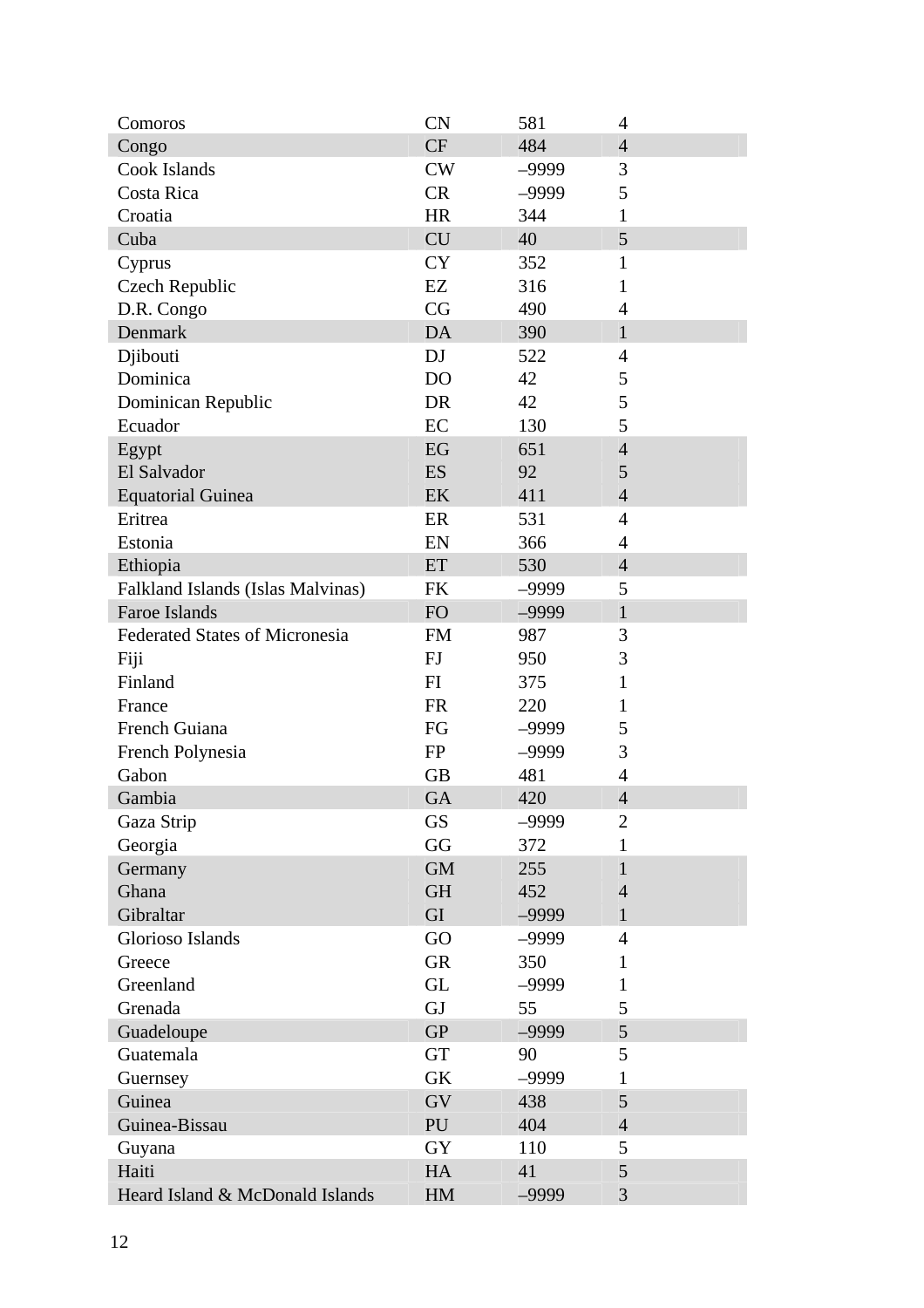| Honduras            | HO        | 91      | 5              |
|---------------------|-----------|---------|----------------|
| Hungary             | HU        | 310     | $\mathbf{1}$   |
| Iceland             | IC        | 395     | 1              |
| India               | IN        | 750     | 3              |
| Indonesia           | ID        | 850     | 3              |
| Iran                | IR        | 630     | $\overline{2}$ |
| Iraq                | IZ        | 645     | $\overline{2}$ |
| Ireland             | EI        | 205     | $\mathbf{1}$   |
| <b>Israel</b>       | <b>IS</b> | 666     | $\overline{2}$ |
| Italy               | IT        | 325     | $\mathbf{1}$   |
| <b>Ivory Coast</b>  | IV        | 437     | $\overline{4}$ |
| Jamaica             | <b>JM</b> | 51      | 5              |
| Jan Mayen           | <b>JN</b> | $-9999$ | 1              |
| Japan               | <b>JA</b> | 740     | 3              |
| Jarvis Island       | <b>DQ</b> | $-9999$ | 5              |
| Jersey              | JE        | $-9999$ | $\mathbf{1}$   |
| Jordan              | <b>JO</b> | 663     | $\overline{2}$ |
| Juan De Nova Island | JU        | $-9999$ | $\overline{4}$ |
| Kazakhstan          | <b>KZ</b> | 705     | 3              |
| Kenya               | KE        | 501     | $\overline{4}$ |
| Kiribati            | <b>KR</b> | 946     | 3              |
| Kuwait              | KU        | 690     | $\overline{2}$ |
| Kyrgyzstan          | KG        | 703     | 3              |
| Laos                | LA        | 812     | 3              |
| Latvia              | LG        | 367     | $\mathbf{1}$   |
| Lebanon             | <b>LE</b> | 660     | $\overline{2}$ |
| Lesotho             | <b>LT</b> | 570     | 4              |
| Liberia             | LI        | 450     | $\overline{4}$ |
| Libya               | LY        | 620     | $\overline{4}$ |
| Liechtenstein       | LS        | 223     | 1              |
| Lithuania           | LH        | 368     | 1              |
| Luxembourg          | LU        | 212     | $\mathbf{1}$   |
| Macau               | <b>MC</b> | $-9999$ | 3              |
| Macedonia           | <b>MK</b> | 343     | $\mathbf{1}$   |
| Madagascar          | MA        | 580     | 4              |
| Malawi              | MI        | 553     | 4              |
| Malaysia            | <b>MY</b> | 820     | 3              |
| Maldives            | <b>MV</b> | $-9999$ | 3              |
| Mali                | <b>ML</b> | 432     | $\overline{4}$ |
| Malta               | MT        | 698     | $\mathbf{1}$   |
| Marshall Islands    | RM        | $-9999$ | 3              |
| Martinique          | MB        | -9999   | 5              |
| Mauritania          | <b>MR</b> | 435     | $\overline{4}$ |
| Mauritius           | <b>MP</b> | 590     | $\overline{4}$ |
| Mayotte             | <b>MF</b> | $-9999$ | 4              |
| Mexico              | <b>MX</b> | 70      | 5              |
| Moldova             | MD        | 359     | 1              |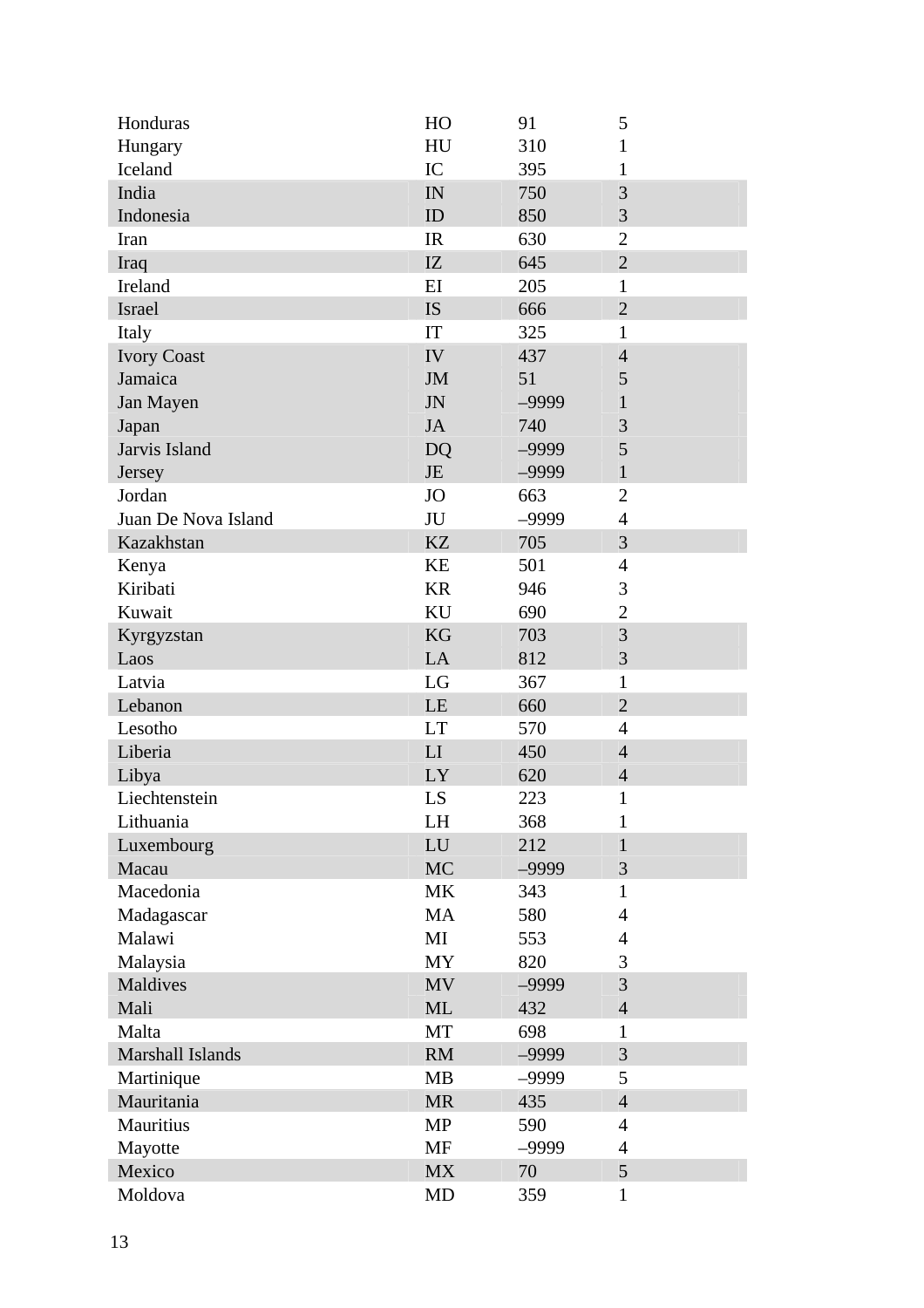| Monaco                      | <b>MN</b> | 221     | $\mathbf{1}$   |
|-----------------------------|-----------|---------|----------------|
| Mongolia                    | MG        | 712     | 3              |
| Montenegro <sup>8</sup>     | <b>MW</b> | 345     | 1              |
| Montserrat                  | MH        | $-9999$ | 5              |
| Morocco                     | MO        | 600     | 4              |
| Mozambique                  | <b>MZ</b> | 541     | $\overline{4}$ |
| Myanmar (Burma)             | <b>BM</b> | 775     | 3              |
| Namibia                     | <b>WA</b> | 565     | $\overline{4}$ |
| Nauru                       | <b>NR</b> | 970     | 3              |
| Nepal                       | <b>NP</b> | 790     | 3              |
| Netherlands                 | NL        | 210     | $\mathbf{1}$   |
| <b>Netherlands Antilles</b> | <b>NT</b> | -9999   | 5              |
| New Caledonia               | NC        | $-9999$ | 3              |
| New Zealand                 | NZ        | 920     | 3              |
| Nicaragua                   | <b>NU</b> | 93      | 5              |
| Niger                       | NG        | 436     | $\overline{4}$ |
| Nigeria                     | NI        | 475     | $\overline{4}$ |
| Niue                        | <b>NE</b> | $-9999$ | 3              |
| Norfolk Island              | <b>NF</b> | $-9999$ | 3              |
| North Korea                 | KN        | 731     | 3              |
| Norway                      | NO        | 385     | $\mathbf{1}$   |
| Oman                        | MU        | 698     | $\overline{2}$ |
| Pakistan                    | <b>PK</b> | 770     | 3              |
| Panama                      | <b>PM</b> | 95      | 5              |
| Papua New Guinea            | PP        | 910     | 3              |
| Paracel Islands             | PF        | $-9999$ | 3              |
| Paraguay                    | PA        | 150     | 5              |
| Peru                        | PE        | 135     | 5              |
| Philippines                 | <b>RP</b> | 840     | 3              |
| Pitcairn Islands            | PC        | -9999   | 3              |
| Poland                      | PL        | 290     | 1              |
| Portugal                    | PO        | 235     | 1              |
| Puerto Rico                 | <b>RQ</b> | $-9999$ | 5              |
| Qatar                       | QA        | 694     | $\overline{2}$ |
| Reunion                     | <b>RE</b> | -9999   | $\overline{4}$ |
| Romania                     | <b>RO</b> | 360     | $\mathbf{1}$   |
| Russia                      | <b>UR</b> | 365     | $\mathbf{1}$   |
| Rwanda                      | <b>RW</b> | 517     | 4              |
| San Marino                  | <b>SM</b> | 331     | 1              |
| Sao Tome and Principe       | <b>TP</b> | 403     | $\overline{4}$ |
| Saudi Arabia                | <b>SA</b> | 670     | $\overline{2}$ |
| Senegal                     | SG        | 433     | $\overline{4}$ |
| Serbia                      | <b>SR</b> | 345     | $\mathbf{1}$   |
| Seychelles                  | SE        | 591     | $\overline{4}$ |
| Sierra Leone                | <b>SL</b> | 451     | 4              |

<sup>&</sup>lt;sup>8</sup> Note that it is now Serbia and Montenegro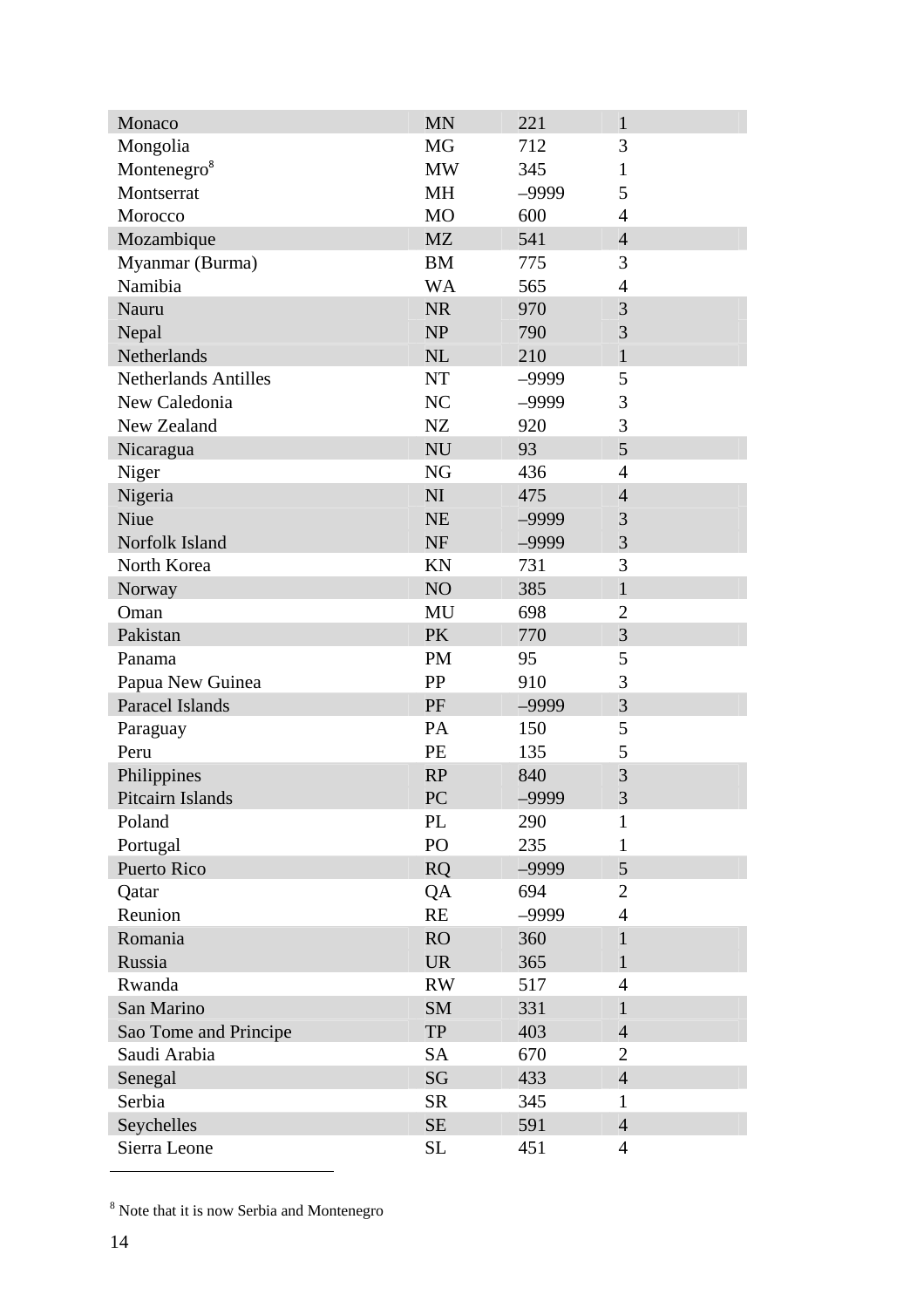| Singapore                               | SN        | 830            | 3              |
|-----------------------------------------|-----------|----------------|----------------|
| Slovakia                                | LO        | 317            | 1              |
| Slovenia                                | SI        | 349            | $\mathbf{1}$   |
| Solomon Islands                         | <b>BP</b> | $-9999$        | 3              |
| Somalia                                 | SO        | 520            | $\overline{4}$ |
| South Africa                            | <b>SF</b> | 560            | $\overline{4}$ |
| South<br>Georgia<br>and<br>the<br>South |           |                |                |
| <b>Sandwich Islands</b>                 | <b>SX</b> | $-9999$        | 5              |
| South Korea                             | <b>KS</b> | 732            | 3              |
| Spain                                   | <b>SP</b> | 230            | 1              |
| <b>Spratly Islands</b>                  | PG        | $-9999$        | 3              |
| Sri Lanka                               | <b>CE</b> | 780            | 3              |
| St. Helena                              | <b>SH</b> | $-9999$        | $\overline{4}$ |
| St. Kitts and Nevis                     | <b>SC</b> | $-9999$        | 5              |
| St. Lucia                               | <b>ST</b> | 56             | 5              |
| St. Pierre and Miquelon                 | SB        | -9999          | 5              |
| St. Vincent and the Grenadines          | <b>VC</b> | 57             | 5              |
| Sudan                                   | SU        | 625            | 4              |
| Suriname                                | <b>NS</b> | 115            | 5              |
| Svalbard                                | SV        | $-9999$        | $\mathbf{1}$   |
| Swaziland                               | <b>WZ</b> | 572            | $\overline{4}$ |
| Sweden                                  | <b>SW</b> | 380            | $\mathbf{1}$   |
| Switzerland                             | SZ        | 225            | $\mathbf{1}$   |
| Syria                                   | SY        | 652            | $\overline{2}$ |
| Taiwan                                  | TW        | 713            | 3              |
| Tajikistan                              | TI        | 702            | 3              |
| Tanzania                                | TZ        | 510            | $\overline{4}$ |
| Thailand                                | TH        | 800            | 3              |
| Togo                                    | TO        | 461            | 4              |
| Tokelau                                 | TL        | $-9999$        | 3              |
| Tonga                                   | TN        | 955            | 3              |
| Trinidad and Tobago                     | TD        | 52             | 5              |
| Tunisia                                 | <b>TS</b> | 616            | $\overline{4}$ |
| Turkey                                  | TU        | 640            | $\overline{c}$ |
| Turkmenistan                            | <b>TX</b> | 701            | $\overline{3}$ |
| <b>Turks and Caicos Islands</b>         | TK        | $-9999$        | 5              |
| Tuvalu                                  | TV        | 947            | 3              |
| Uganda                                  | <b>UG</b> | 500            | 4              |
| Ukraine                                 | <b>UP</b> | 369            | $\mathbf{1}$   |
| <b>United Arab Emirates</b>             | TC        | 696            | 2              |
| <b>United Kingdom</b>                   | UK        | 200            | 1              |
| <b>United States</b>                    | <b>US</b> | $\overline{2}$ | 5              |
| Uruguay                                 | UY        | 165            | 5              |
| Uzbekistan                              | <b>UZ</b> | 704            | 3              |
| Vanuatu                                 | <b>NH</b> | 935            | 3              |
| Venezuela                               | <b>VE</b> | 101            | 5              |
| Vietnam                                 | VM        | 816            | 3              |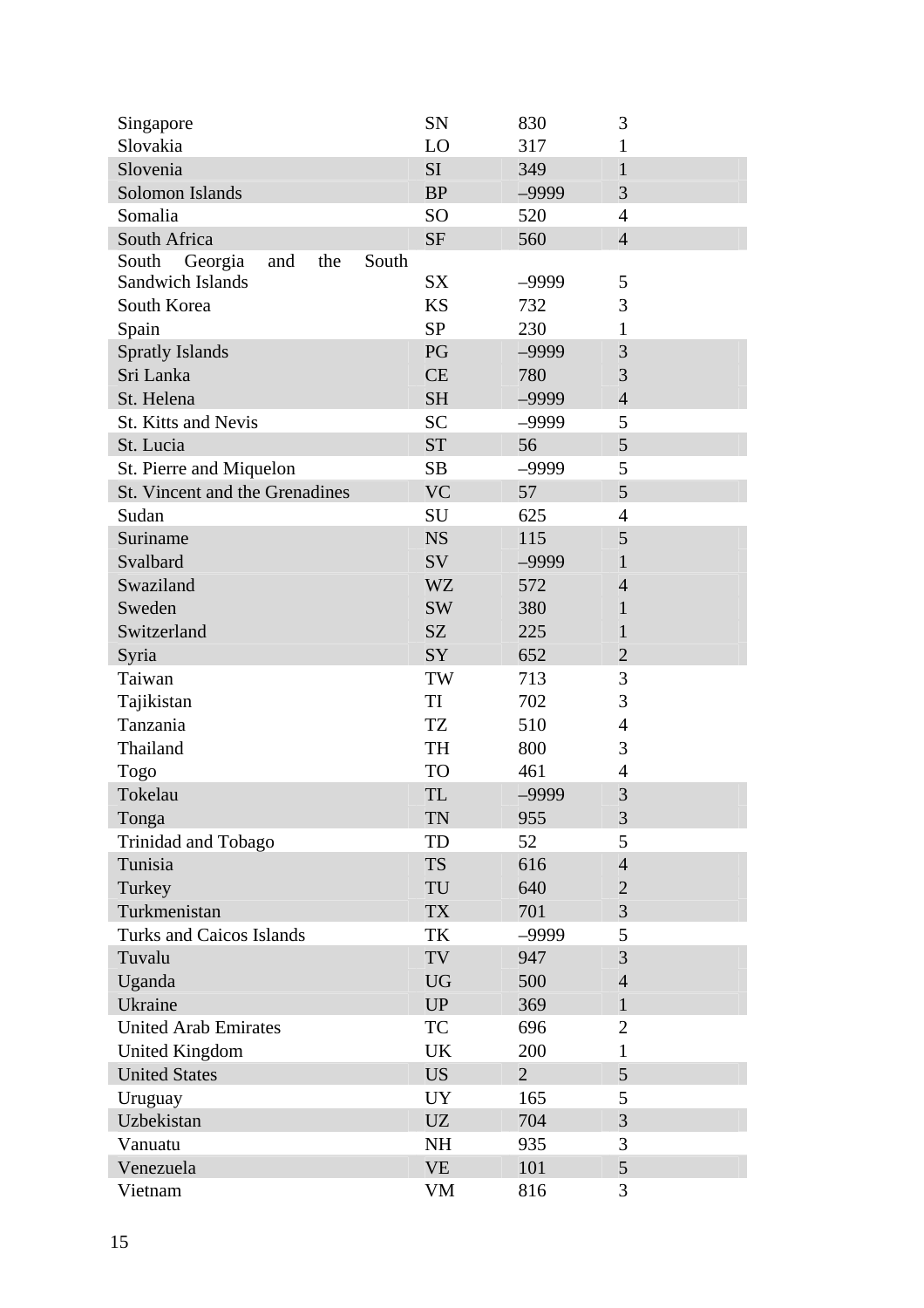| Virgin Islands           | VQ | $-9999$ | 5 |
|--------------------------|----|---------|---|
| Wake Island              | WQ | $-9999$ | 3 |
| <b>Wallis and Futuna</b> | WF | $-9999$ | 3 |
| West Bank                | WB | $-9999$ | 2 |
| Western Sahara           | WI | $-9999$ | 4 |
| Yemen                    | YM | 679     | 2 |
| Zambia                   | ZA | 551     | 4 |
| Zimbabwe                 | 7J | 552     | 4 |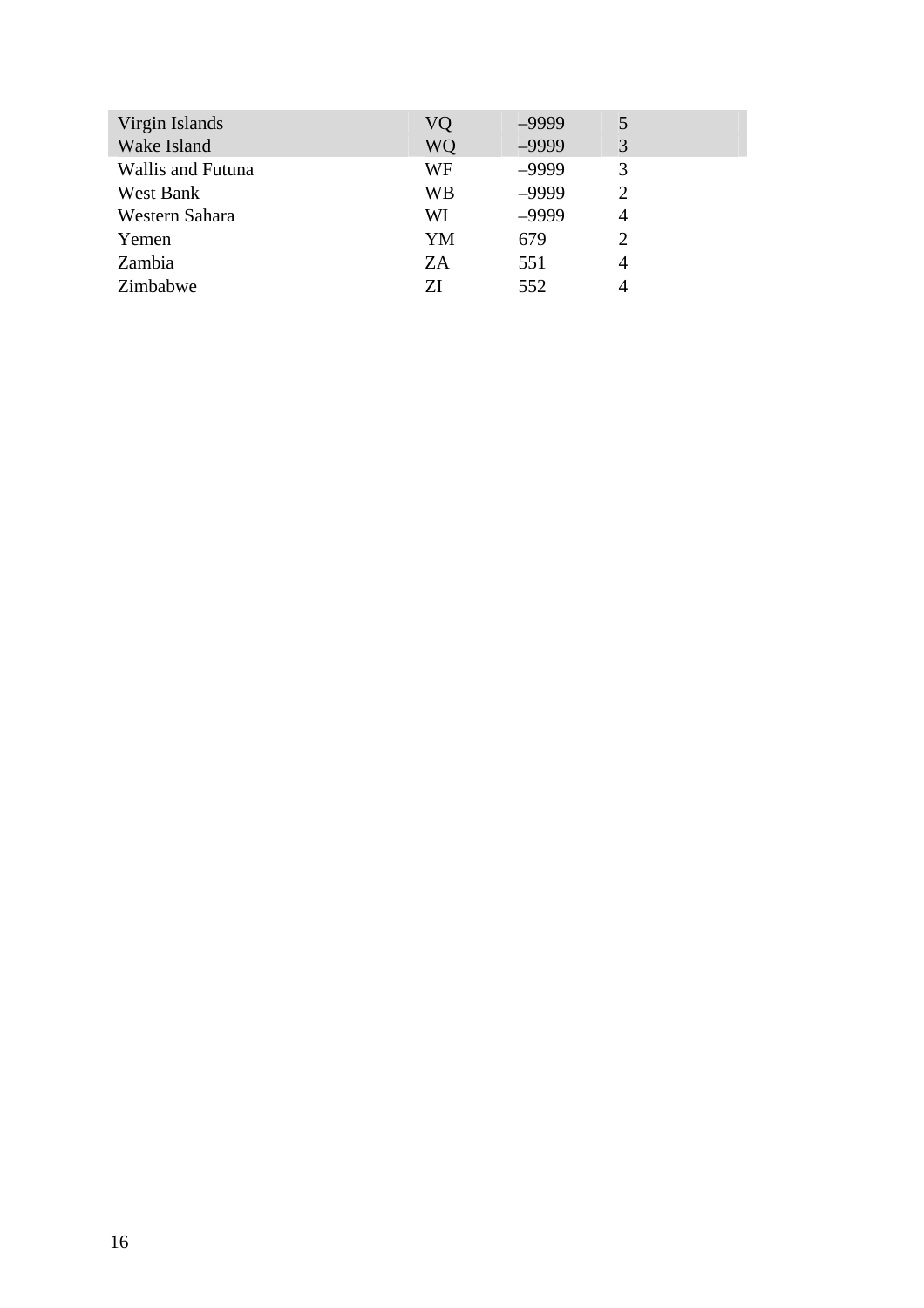**APPENDIX B: The map shows countries with hydrocarbon reserves (in dark). Hydrocarbon fields are indicated with red.**